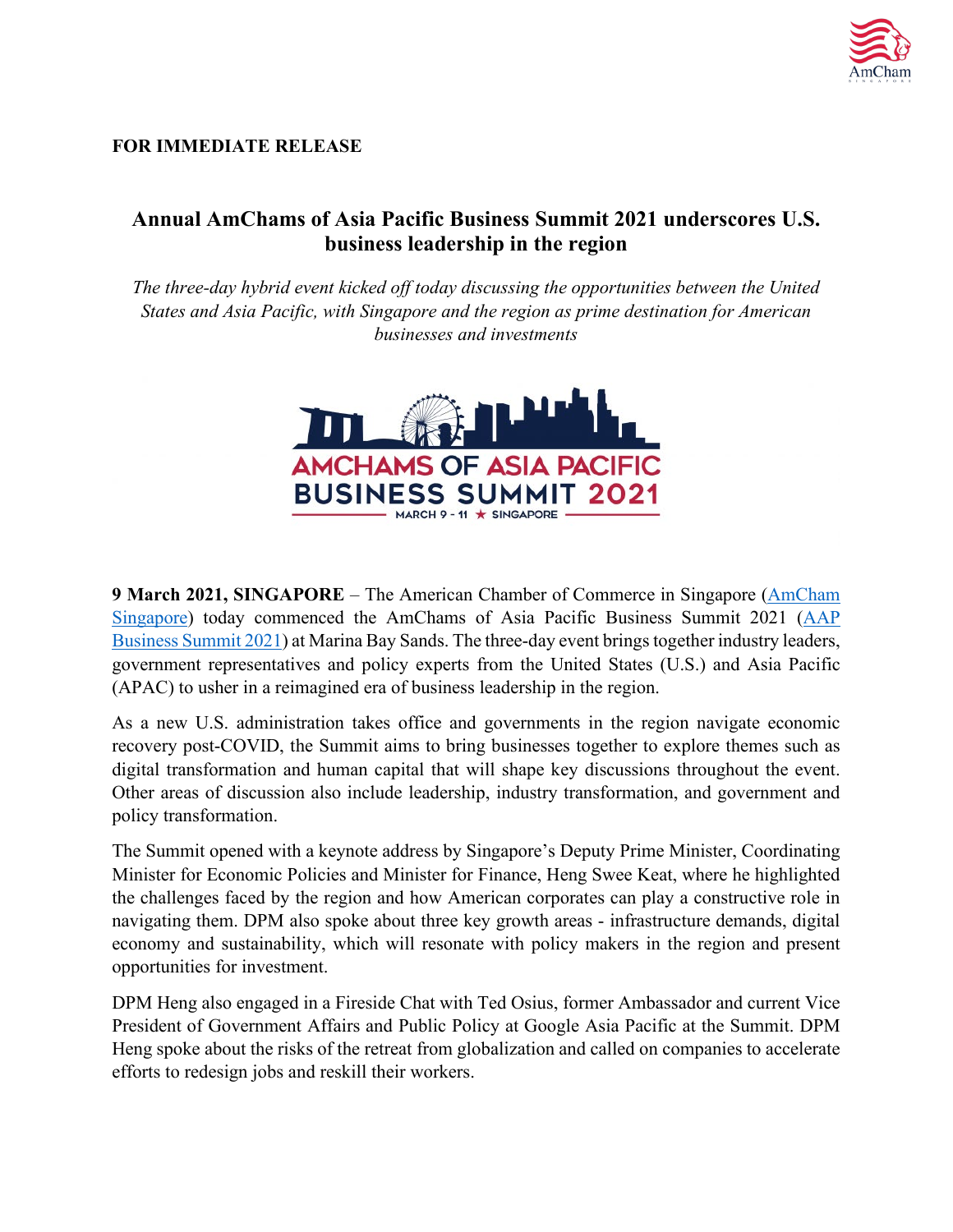

In her remarks, Dr. Hsien-Hsien Lei, Chief Executive Officer of AmCham Singapore, said, "Singapore is a key international business hub for American companies that enjoy the vibrant and business-friendly ecosystem. While the pandemic has impacted businesses significantly, AmCham Singapore member companies are optimistic about economic prospects for 2021. Our member companies represent the best of American business values: free enterprise, fairness, creativity, respect for people from diverse backgrounds and optimism. We remain committed to supporting business stability, sustainability and growth; innovation and R&D; and careers in Singapore and the region."

In 20[1](#page-1-0)9, U.S. direct investment in APAC amounted to about USD 955.4 billion<sup>1</sup> (estimated SGD) 1,272 billion). American companies continue to grow and expand in the region with the support of multilateral trade policies in place. Singapore is home to over 4,500 American companies and is the  $17<sup>th</sup>$  largest goods trading partner of the U.S.<sup>[2](#page-1-1)</sup>

AAP Business Summit 2021 is a testament to the unwavering relationship between the U.S. and APAC – providing a platform to strengthen the American business community through dialogue and mutual understanding.

Steven Chan, AAP Chair and Senior Director and Regional Head of Government Relations, Asia Pacific, PayPal, said, "Asia Pacific is a region of rapidly growing economies, making it one of the most attractive markets for businesses, both local and international. The AmChams of Asia Pacific Business Summit provides a crucial platform for business leaders from the region and globally to share industry insights and best practices. As a community, we will not only overcome the challenges posed by COVID-19, but also support pandemic recovery efforts by taking advantage of the tremendous opportunities available in this dynamic region."

AAP Business Summit 2021 speakers span a broad spectrum of leaders from global organizations such as DBS, Google, Deloitte, Oracle, Citi, Johnson & Johnson, and PayPal, who will offer insight on trade and business issues relevant to the region. The Summit takes place from  $9<sup>th</sup>$  to  $11<sup>th</sup>$ March 2021 in a blended virtual and in-person format.

More information on the summit agenda and speakers can be found on the [website.](https://www.aapsummit2021.com/event/108)

###

### **About AmCham Singapore**

Established in 1973, the American Chamber of Commerce in Singapore (AmCham Singapore) is the largest and the most active international business association in Singapore and Southeast Asia, with over 5,500 members representing nearly 600 companies.

Our Chamber comprises 14 industry-specific committees: seven sectoral and seven functional. AmCham is a forward-thinking, business-progressive association. Our mission is to create value for our members by providing advocacy, business insights, and connections. Our membership

<span id="page-1-0"></span><sup>&</sup>lt;sup>1</sup> Statista Research Department, Direct investment position of the U.S. in Asia Pacific 2000-2019, 9<sup>th</sup> December 2020

<span id="page-1-1"></span><sup>&</sup>lt;sup>2</sup> Office of the United States Trade Representative[: https://ustr.gov/countries-regions/southeast-asia-pacific/singapore](https://ustr.gov/countries-regions/southeast-asia-pacific/singapore)